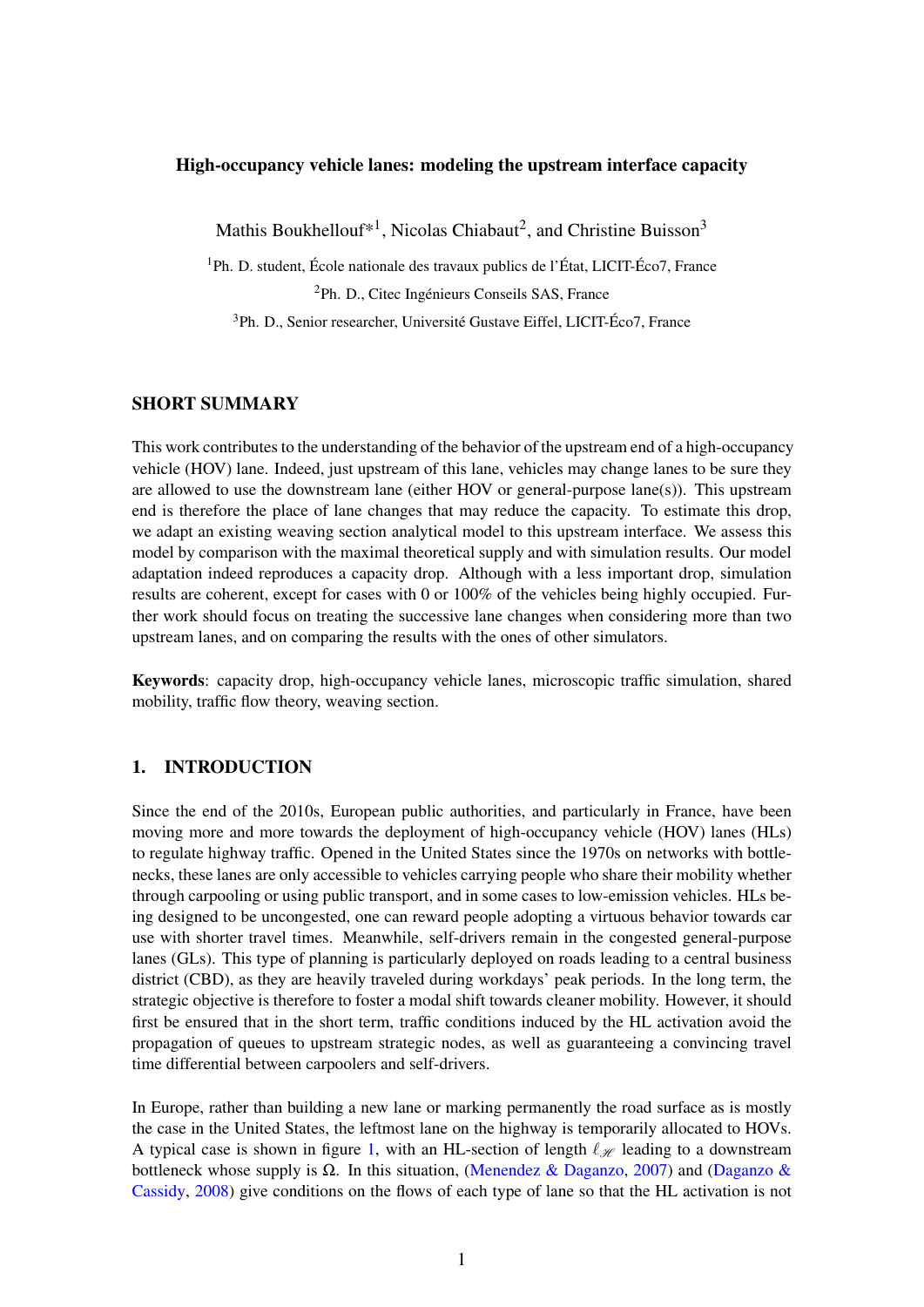<span id="page-1-0"></span>

Figure 1: Depiction of a HL deployment project, showcasing the potential issues due to the network geometry

an active bottleneck. Assuming the theoretical capacity of one HL and one GL are the same and equal *<sup>q</sup>x*,

<span id="page-1-1"></span>
$$
\begin{cases} \forall x \in [0; \ell_{\mathscr{H}}], q_H(x) \le q_x \\ \forall x \in [0; \ell_{\mathscr{H}}], q_G(x) \le (n-1)q_x \\ q_H(x = \ell_{\mathscr{H}}) \le \Omega/m \end{cases} \tag{1}
$$

The first two conditions reflect physical constraints, as the flows cannot overpass the capacity. It means that traffic conditions should be checked at any potential bottleneck (HL (de)activation, onor off-ramp, lane drop, ...) so that if not met at any position in the section, congestion starts from this position. The last condition applies at the downstream end of the HL, assuming there are *m* downstream lanes. It is stronger than the first one because if not met, the HL is saturating from downstream, meaning that the deployment fails, as HOVs cannot gain travel time.

By adapting conditions [\(1\)](#page-1-1), [\(Hans & Damas,](#page-6-2) [2019\)](#page-6-2) and [\(Rousic et al.,](#page-6-3) [2020\)](#page-6-3) model the use domain of an HL-section. It ensures fluidity in the HL and congestion from downstream in the GLs so that the HL acts like a bottleneck for self-drivers. They assume that either there is no ramp or the inflows equal the outflows so that the flows arriving at the end of the section shall roughly be the same as the ones at  $x = 0$ . Thus, the conditions of this use domain focus on the upstream demands:

<span id="page-1-2"></span>
$$
\begin{cases} \Delta \geq \Omega \\ (1 - \alpha)\Delta \leq (n - 1)q_x \\ \alpha \Delta \leq \Omega/m \end{cases}
$$
 (2)

 $\alpha$  being the HOVs proportion. The first condition states that the section is congested, and the second one ensures the GLs should not saturate from upstream. The last condition is the same as [\(1\)](#page-1-1), ensuring the HL does not saturate from downstream.

The main shortcoming of this framework is that it does not consider the phenomena occurring at the upstream and downstream interfaces, *i.e.* the way vehicles join their assigned lane and how they rearrange once the HL is deactivated, generating lane changes (LCs). The aggregation of these individual behaviors may induce a capacity drop [\(Leclercq et al.,](#page-6-4) [2016\)](#page-6-4), so that the two last conditions of [\(2\)](#page-1-2), regarding the inflows at  $x = 0$ , should be modified due to the exogenous limitations of the capacities. Indeed, underestimating the possible drop upstream of the HL entrance leads to underestimating the increase in travel times and in queues length, which may then propagate up to sensitive traffic nodes. Thus, to make the use domain more reliable, this work investigates analytically and in simulation the HL upstream interface capacity.

# 2. METHODOLOGY

Our aim is to provide tools to better estimate the upstream capacity of sections where one of the downstream lanes is dedicated to HOVs. Table [1](#page-2-0) presents all variables and parameters describing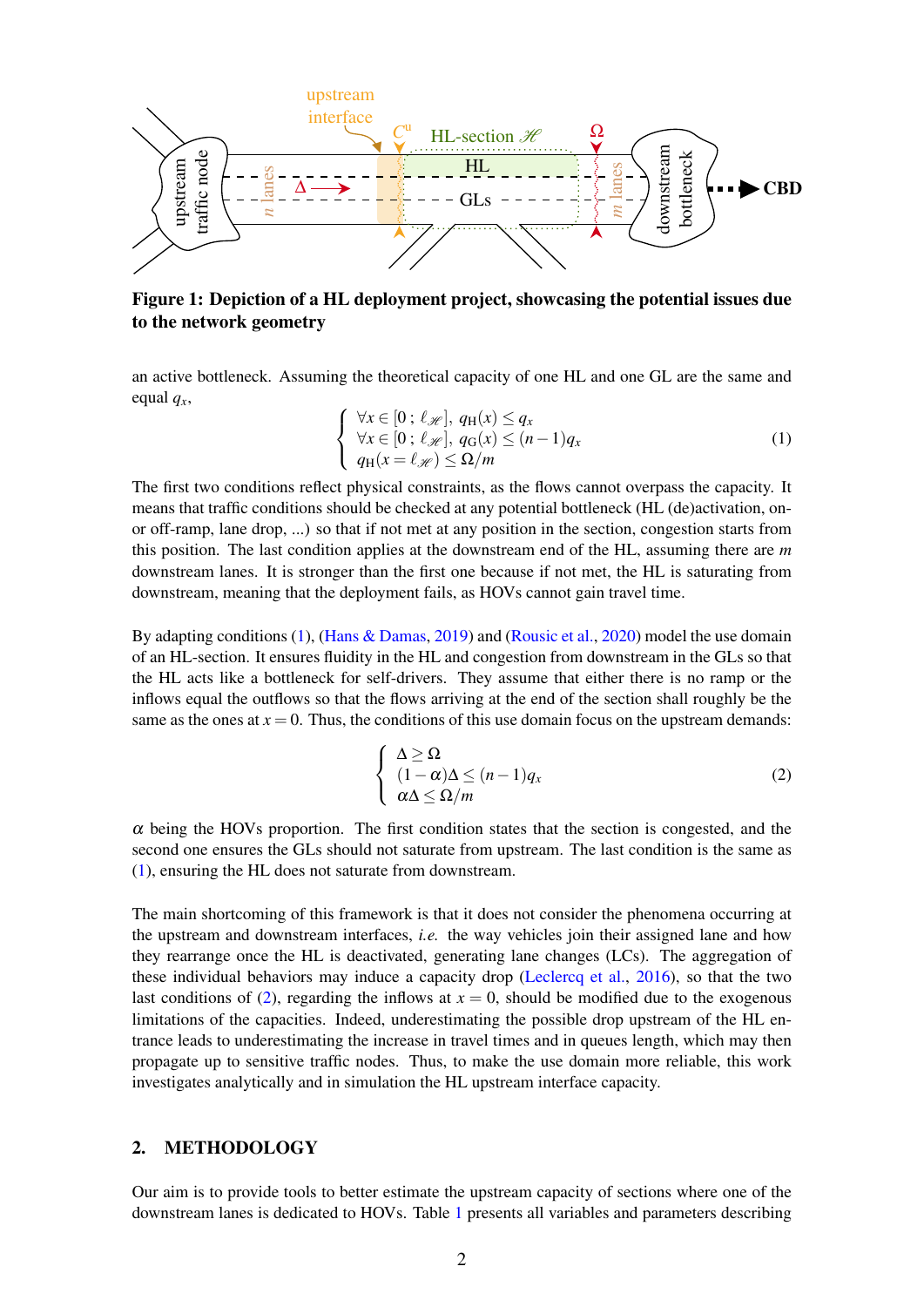<span id="page-2-0"></span>

| Variable/parameter                            | <b>Notation</b>  | Value               |
|-----------------------------------------------|------------------|---------------------|
| HOV <sub>s</sub> proportion                   | $\alpha$         |                     |
| Upstream demand (all lanes)                   | Δ                |                     |
| Number of upstream lanes                      | n                |                     |
| Free-flow speed                               | $\boldsymbol{u}$ | $19.44 \text{ m/s}$ |
| Congestion wave maximum speed                 | w                | $5.4 \text{ m/s}$   |
| Jam density (one lane)                        | ĸ                | $0.15$ veh/m        |
| Theoretical capacity (one lane)               | $q_x$            | $2282$ veh/h        |
| Acceleration after changing lanes             | a                | $3 \text{ m/s}^2$   |
| Weaving vehicles proportion from lane i       | $\beta_i$        |                     |
| LCs zone length                               | L                | $1000 \text{ m}$    |
| Upstream demand (lane $i$ )                   | $\lambda_i$      |                     |
| Effective flow (lane $i$ )                    | $q_i$            |                     |
| Upstream interface capacity (all lanes)       | $C^{\mathrm{u}}$ |                     |
| Priority ratio in upstream general saturation | $\delta$         |                     |

### Table 1: Variables and parameters used in the modeling

the upstream limit of an HL-section. The  $\alpha$  ratio, corresponding to the HOVs proportion, as well as *n*, the number of upstream lanes, are the key factors for the operation of the upstream limit of those zones.

To reach our aim, for now, we rely on the tools available without experiment, because we want to make the estimation before the experimental deployment of HLs. Varying  $\alpha$  from 0 to 1 and *n* from 2 to 3, we use three methods:

- first, a lower-bound capacity is derived, based on the endogenous capacity computed with a model inspired from the weaving sections,
- secondly, an upper-bound capacity (or theoretical supply) is defined, according to equation  $(1)$ ,
- thirdly, we use a microscopic tool to explore the simulation results for this configuration.

#### *Lower-bound capacity estimation*

As the movements upstream an HL-section are similar to the ones all along a weaving section (see figure [2\)](#page-3-0), we consider the upstream interface to be a specific type of weaving section. Thus, to derive the capacity, we chose to adapt the findings of [\(Marczak et al.,](#page-6-5) [2015\)](#page-6-5)'s work. It explains how traffic operates on the highway discontinuity induced by the proximity between an on-ramp and an off-ramp and by the individual differences in the origin and the destination choice. A proportion β*<sup>i</sup>* of the demand λ*<sup>i</sup>* coming from lane *i* takes the off-ramp, while a proportion β*<sup>j</sup>* of the demand  $\lambda_j$  coming from the on-ramp (lane *j*) joins lane *i*, see figure [2\(](#page-3-0)a). Macroscopically, this weaving section is modeled as the superposition of two merges and two diverges, since on each lane vehicles are inserting (merging operation) and others are deserting (diverge operation). For each operation, individual behaviors are considered, such as acceleration after changing lane to reach the free-flow speed, or that LCs occur along a zone of a certain length and create voids, so that the capacity drop caused by weaving flows is endogenously derived. This formulation relies on an allocation scheme of the flows, following the Newell-Daganzo model [\(Newell,](#page-6-6) [1982;](#page-6-6) [Daganzo,](#page-6-7) [1995\)](#page-6-7), which returns three possible ways of allocating the capacity *C* on the two upstream lanes *i* and *j*, depending on the demands' level and distribution: (*i*) both lanes free flow ( $q_i = \lambda_i$ ,  $q_j = \lambda_j$ ); (*ii*) one lane saturates and the other free flows  $(q_i = \lambda_i, q_j = C - \lambda_i;$  or  $q_i = C - \lambda_j, q_j = \lambda_j$ ); (*iii*)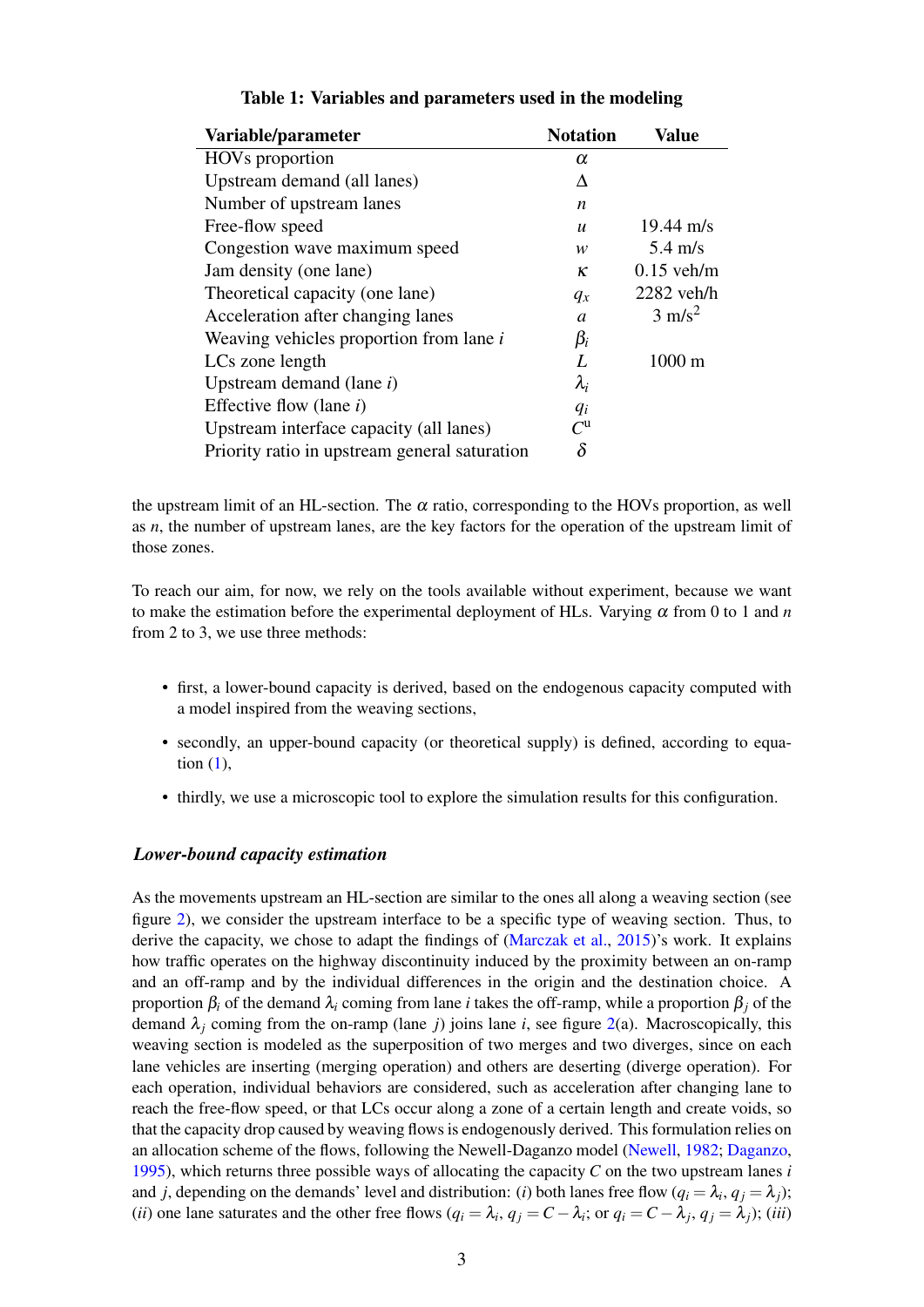<span id="page-3-0"></span>

Figure 2: From the classic weaving section model (a) to the HL upstream interface weaving model (b)

both lanes saturate, the total effective flow being shared between both lanes with respect to a priority coefficient  $\delta$  ( $q_j/q_i = \delta$ ). Thus, effective flows are derived when at least one lane is congested. Assuming this lane is lane *i*, there are two possibilities to its macroscopic operation:

- *merge operation*: vehicles inserting from lane *j* worsen the traffic conditions on lane *i*. This operation lies on [\(Leclercq et al.,](#page-6-4) [2016\)](#page-6-4)'s merge model and derives effective flow  $q_i^{\text{m}}$ ,
- *diverge operation*: vehicles deserting from lane *i* worsen the traffic conditions on this lane by anticipating their change to lane *j*. This operation lies on [\(Laval,](#page-6-8) [2006,](#page-6-8) [2009\)](#page-6-9)'s work and derives effective flow  $q_i^d$ .

The actual operation mode on lane *i* minimizes the effective flow, *i.e.*  $q_i = \min(q_i^m; q_i^d)$ . The weaving section capacity is then numerically derived – all calculation details are in [\(Marczak et](#page-6-5) [al.,](#page-6-5) [2015\)](#page-6-5) – as  $C(\lambda_i, \lambda_j, \beta_i, \beta_j) = q_i + q_j$ .

However, some adaptations in Marczak's model should be done to take into account the specificities of HLs weave, assuming there is only one HL:

- we consider the two upstream lanes as two pipes of 1 lane (upstream of the HL) and *n* − 1 lanes (upstream of the GLs), and assume the effective flows in general congestion are equally shared, *i.e.*  $\delta = 1/(n-1)$ ,
- in Marczak's model, the LCs zone is strictly limited by the weaving section length. In its application to HLs, as there is no geometrical constraint, we make the strong assumption that LCs are possible all along a zone of length *L* upstream of the activation,
- as it is an exogenous parameter in the original model, macroscopic traffic relaxation is not considered,
- interestingly, the number of input parameters is reduced from four to one, as pictured in figure [2:](#page-3-0)
	- as vehicles come from the same origin, we can legitimately assume they are evenly distributed on the upstream lanes, *i.e.*  $\lambda_H = \Delta/n$  and  $\lambda_G = (n-1)\Delta/n$ . Then, follow-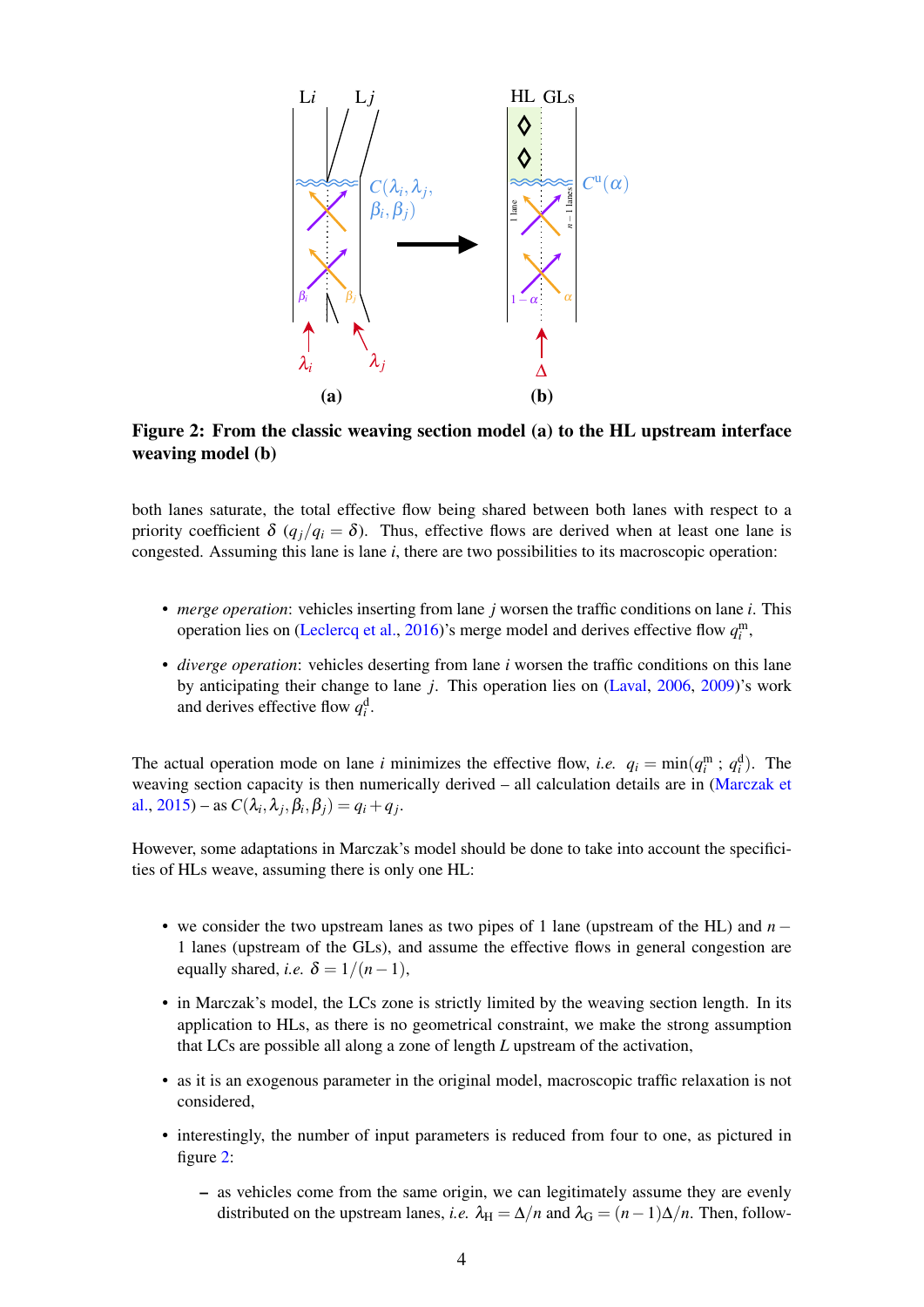ing Newell-Daganzo's projection rule, only two traffic states are possible: fluidity or saturation on both upstream pipes. Thus,  $\Delta$  is not a parameter anymore,

– as a consequence, HOVs are also uniformly distributed upstream. Since weaving flows depend on the HOVs proportion, we have  $\beta_H = 1 - \alpha$  and  $\beta_G = \alpha$ .

The adapted model then derives lower-bound capacity  $C^{\mathsf{u}}(\alpha)$ , which matches with solid lines in figure [3.](#page-5-0)

### *Upper-bound capacity derivation*

The upper-bound capacity coincides with the theoretical case without a capacity drop. It is derived depending on which type of lane is limiting due to a too important demand of selfdrivers for the GLs  $((1 - \alpha)\Delta \ge (n - 1)q_x)$ , or of HOVs for the HL  $(\alpha\Delta \ge q_x)$ . It thus equals  $\min\left(\frac{(n-1)q_x}{1-z}\right)$  $\frac{(n-1)q_x}{1-\alpha}$ ;  $q_x/\alpha$  and matches with dashed lines in figure [3.](#page-5-0)

#### *Simulation framework*

Simulations were performed with the microscopic traffic tool Aimsun [\(Aimsun,](#page-6-10) [2021\)](#page-6-10), with calibrated fundamental diagram parameters matching with the values of  $(u, w, \kappa)$  in table [1.](#page-2-0) Varying  $\alpha$  from 0 to 1 and inflowing an upstream demand of  $nq<sub>x</sub>$ , effective flows are collected 250 meters downstream of the HL activation, to be sure vehicles reached the free-flow speed. To be statistically relevant due to the simulations stochasticity, 15 one-hour-simulations are considered, for each value of  $\alpha$ . To elapse a potential warm-up phase, the flows collection holds for the 15 last simulated minutes. The simulated datasets match with the boxplots in figure [3,](#page-5-0) white dots representing the mean flow.

It is important to note that 11 replications, representing 3.33% of the total, lead to a complete gridlock before the end of the simulated hour. This is because of a vehicle arriving at the interface upstream of the wrong lane, and unable to change lanes due to the presence of another one arriving upstream of the wrong lane too, at exactly the same time instant. Those cases were discarded and replaced by new ones that do not present this problem.

#### 3. RESULTS AND DISCUSSION

Figure [3](#page-5-0) first compares the lower- and upper-bounds. It shows that our analytical formulation indeed integrates a capacity drop. Moreover, it exhibits the same variations as the theoretical supply, even if in the case the GLs are limiting, the capacity increase is less significant. It is also worth noting that for  $n = 3$ , the proportion maximizing the capacity is less than  $1/3$ , the theoretical one. It means that weaving flows start worsening the traffic conditions for lower HOVs proportions than when they are not considered. As a consequence, as shown in figure [4,](#page-5-1) the capacity drop, defined as the complement of the ratio between the lower- and the upper-bound, is more significant for  $n = 3$ . Indeed, an additional lane is affected by the weaving phenomena, generating more traffic instabilities induced by insertions or desertions.

When it comes to simulation results, we notice that for both numbers of lanes, simulated flows fall between the lower- and the upper-bounds, corroborating our model is realistic. Flows simulated for proportions near to the one maximizing the capacity are even close to the lower-bound ones. However, the closer we get to the borderline cases  $\alpha \in \{0,1\}$ , the less capacity drop there is. When  $\alpha = 0$  (resp.  $\alpha = 1$ ), *i.e.* there is no carpooler (resp. no self-driver), the interface is a 1 +  $(n-1)$ to- $n-1$  lanes (resp.  $1 + (n-1)$ -to-1 lane) merge. Nonetheless, for  $n = 2$ , the drop has been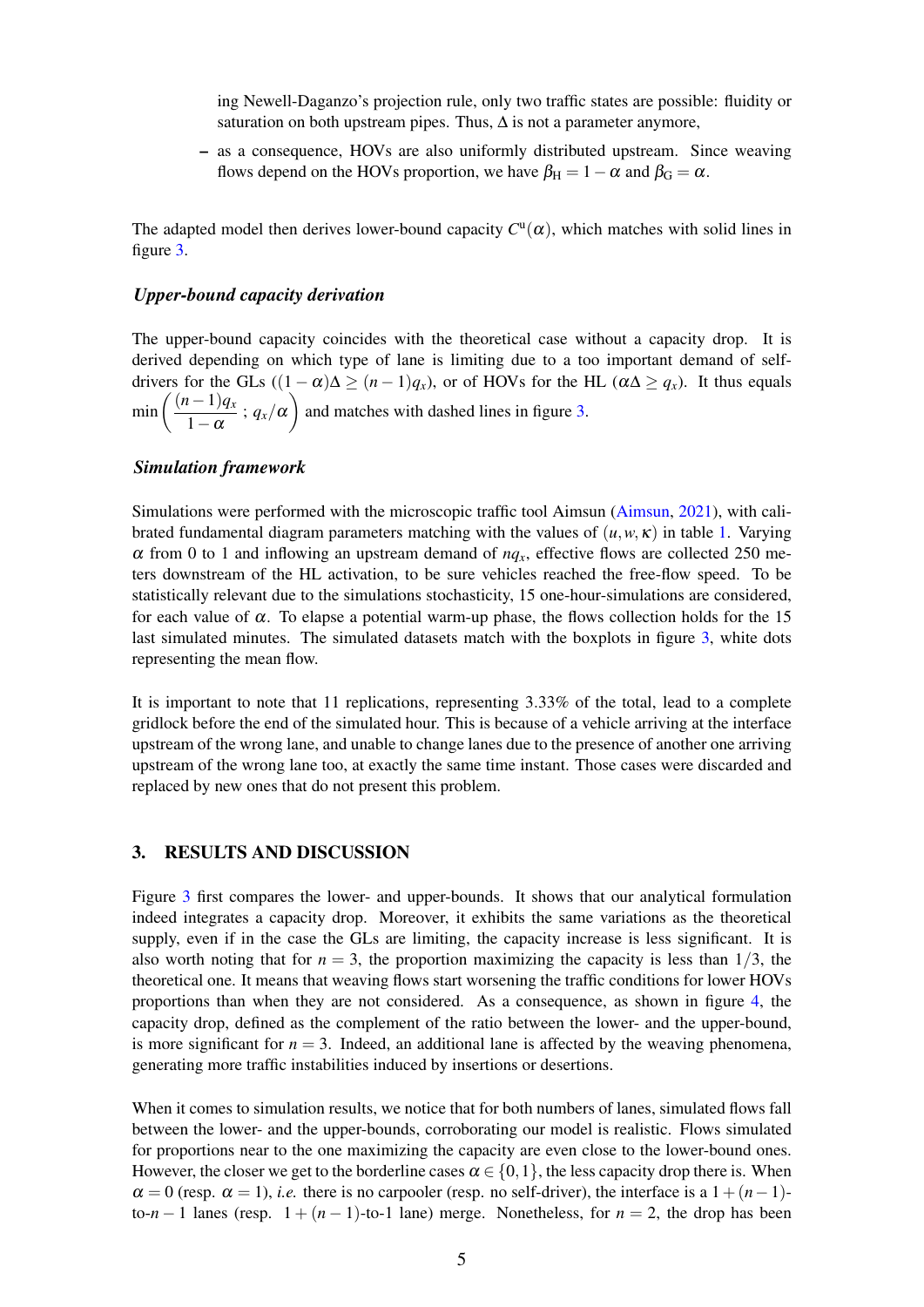<span id="page-5-0"></span>

<span id="page-5-1"></span>with our model and with simulation results for two upstream lanes (a) and three Figure 3: Upstream interface capacity derivation: comparing the theoretical supply upstream lanes (b)



Figure 4: Capacity drop induced by the analytical modeling, for two and three upstream lanes

reported when using the same simulation configuration for an extended merge [\(Boukhellouf et al.,](#page-6-11) [2022\)](#page-6-11), making the upstream interface simulation results surprising. Another surprising result is the simulated borderline cases of  $n = 3$ , as we observe a drop for  $\alpha = 1$  but not for  $\alpha = 0$ . This means that the  $1+2$ -to-1 lane merge induces a capacity drop but not the lane drop  $1+2$ -to-2 lanes one, because of a more important volume getting through a smaller bottleneck.

## 4. CONCLUSIONS

To fill the gap in the HLs upstream interface modeling, we proposed here to adapt an analytical model based on a weaving section operation. This adaptation is of flexible use, as the HOVs proportion is the only parameter. It integrates a capacity drop and gives consistent results so that the upstream interface is indeed a type of weaving section. However, when it comes to validation, Aimsun's results do not present a capacity drop when reaching high or low values of HOVs proportions. Thus, additional parameters of this tool, as LCs related ones, should be changed, or another simulator should be tested to validate the model. Finally, to improve the model, multilane merges [\(Marczak et al.,](#page-6-12) [2016\)](#page-6-12) should be considered to take into account more precisely the impact of HOVs successive LCs upstream of the GLs on the capacity drop.